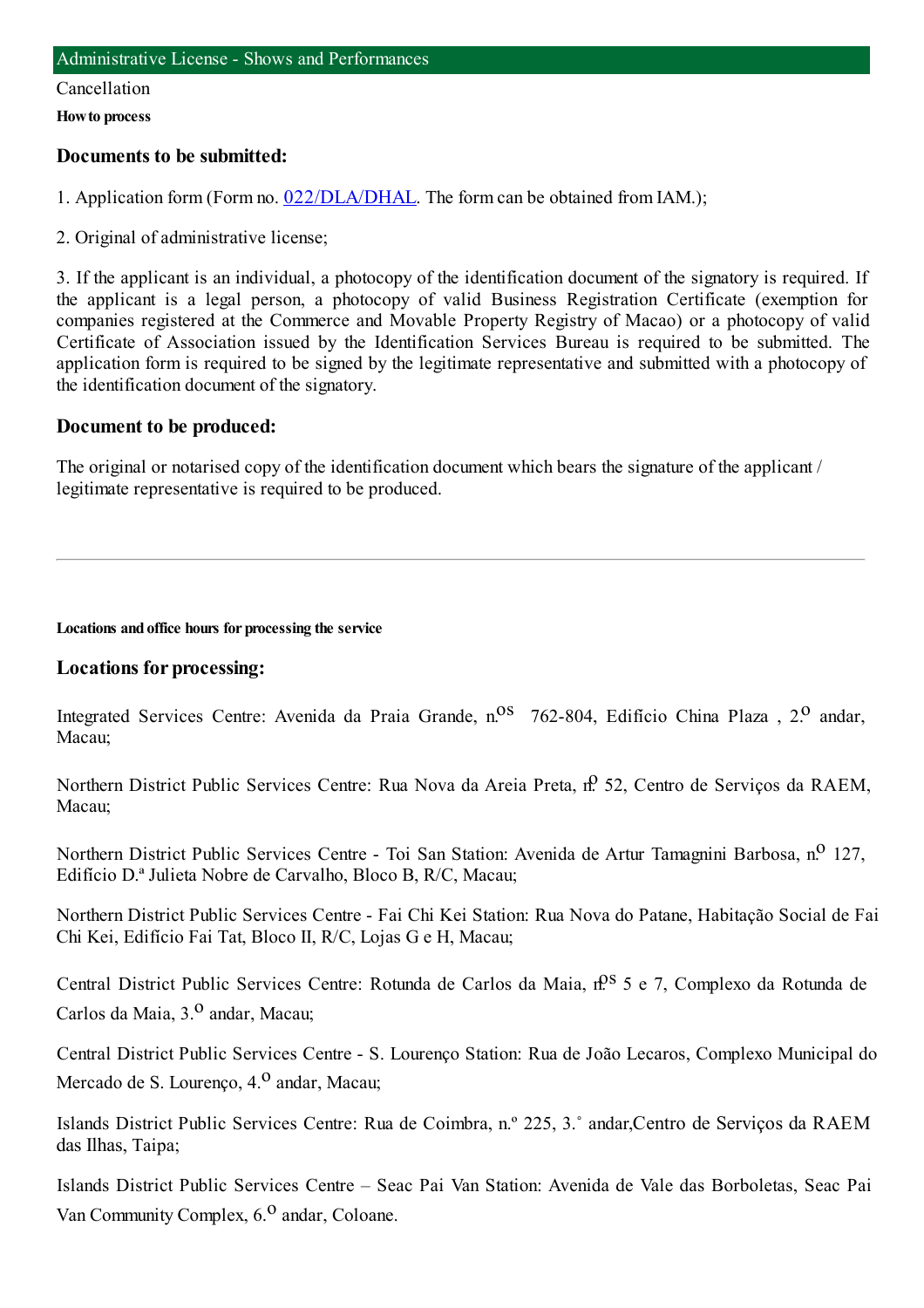# **Office hours:**

Monday to Friday, 9:00 a.m. to 6:00 p.m. (no lunch break, closed on Saturdays, Sundays and public holidays)

**Fees**

## **Application fee:**

Not applicable

## **Form fee:**

Not applicable

### **Stamp duty:**

Not applicable

### **Security deposit:**

Not applicable

## **Fees, Charges and Prices List:**

Not applicable

#### **Time required for processing**

### **Time for processing:**

10 working days

#### **Remarks / important notes on application**

#### **Important notes:**

1. The person concerned should file the application in person or authorise a representative to file the application;

2. The above documents are required to be signed by the applicant / legitimate representative except for the ones issued by government departments and public organisations.

#### **Relevant standards or requirements**

If the shop has already obtained a license which is not cancelled yet, others (including the property owner) cannot file an application for cancellation or a new application for the same project immediately on its behalf.

### **Formalities**

- First-time Application
- Renewal